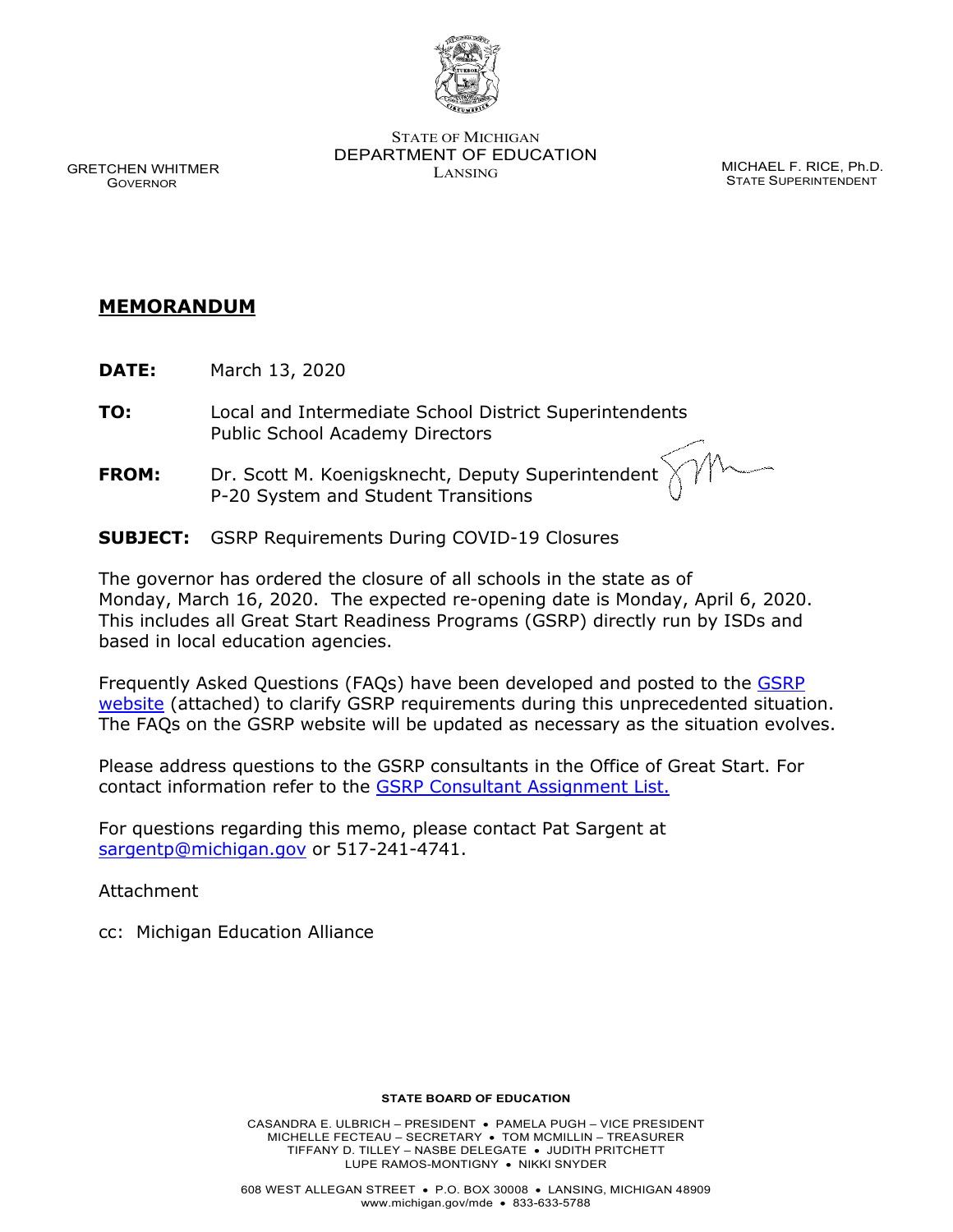## **Great Start Readiness Program (GSRP) Temporary Classroom Closure FAQ**

- 1. If a building housing a GSRP or a program operating a GSRP is required by local or state authorities to shut down for 14 or more days, will days have to be added to meet the GSRP 120-day requirement?
	- A. If a program is required to shut down to limit risk of exposure to communicable disease, the number of days that the program is closed will be subtracted from the 120-day requirement. All local program decisions must be made and documented in conjunction with the intermediate school district. The Early Childhood Contact (ECC) will use the survey link provided by MDE to report information related to such closures. More information will be provided with the survey link.
- 2. When programs (e.g., LEAs) in a community are required to shut down, and other programs (e.g., Community-Based Organizations (CBO)) are not part of the requirement to shut down, may those programs choose to continue operations?
	- A. GSRP or child care sites that are not required to shut down may choose to remain open. If a child care center will remain open for non-GSRP families, it should also remain open for GSRP families. ISDs may not require CBOs to shut down GSRP programming if the CBO will remain open for child care. Any programs remaining open may not charge GSRP families for "regular" GSRP hours even if alternative staffing or configurations are necessary. Programs needing GSRP support during this time should email [sargentp@michigan.gov](mailto:sargentp@michigan.gov) and a consultant will be assigned to provide assistance.
- 3. If a program shuts down, can it continue to pay GSRP staff?
	- A. As MDE is waiving the requirement for days to be made up, programs are encouraged to continue to pay **all** staff during the shutdown to alleviate potential financial instability and hardship for employees. However, there will not be additional GSRP funds allocated to support that decision.
- 4. If programs shut down, what is the expectation about completion of classroom evaluations (PQA-R/CLASS)?
	- A. As a reminder, the evaluation window was recently extended to June 1. At this time, the expectation remains that every effort be made to evaluate every classroom; however, this requirement will continue to be considered as the situation evolves.
- 5. If a program shuts down, should it provide resources to families to continue learning at home?
	- A. Any supports that programs can provide to families would be beneficial if possible. However, programs will need to consider community and family